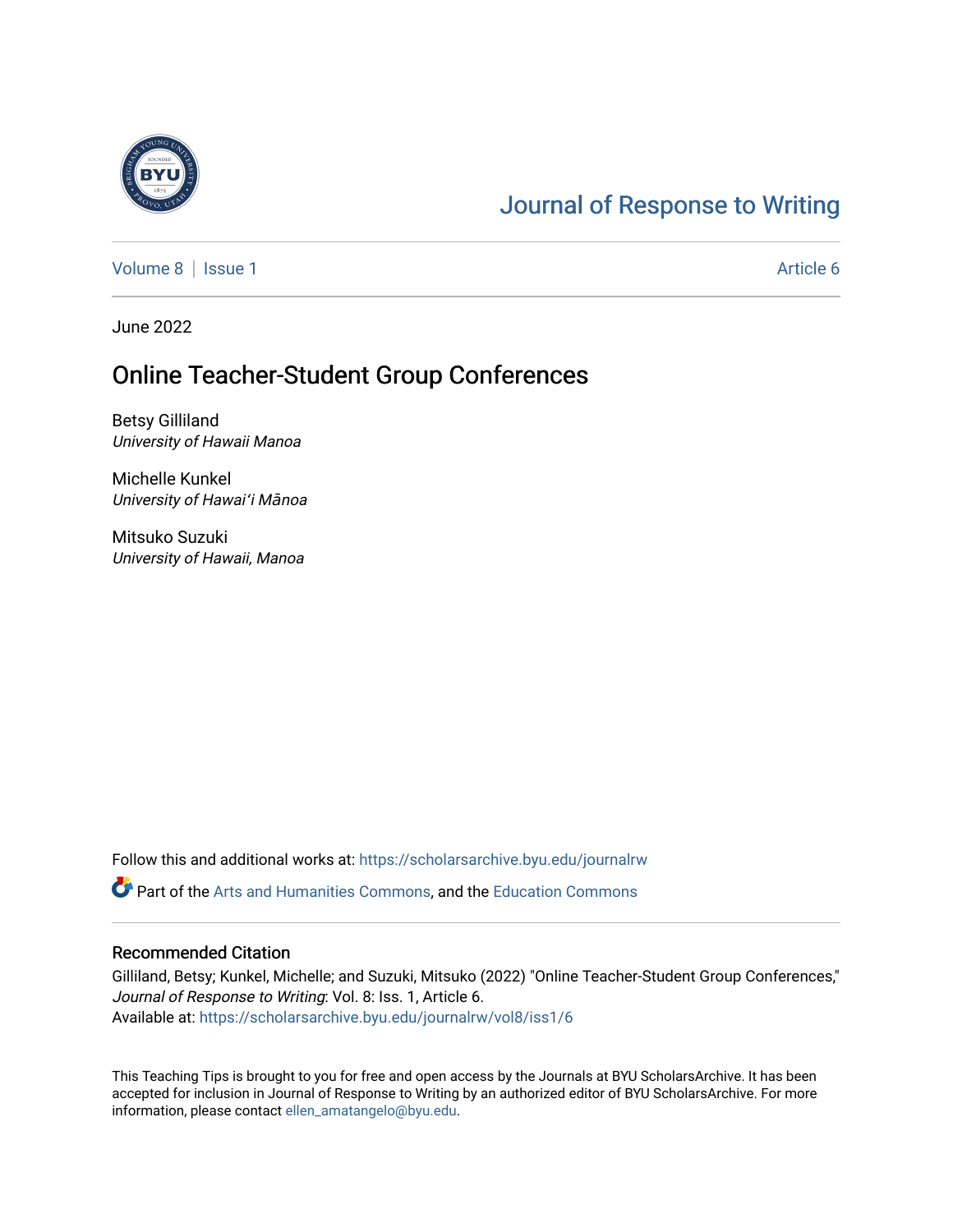<https://scholarsarchive.byu.edu/journalrw/>



# Online Teacher-Student Group Conferences

**Betsy Gilliland** *University of Hawai'i Mānoa*

**Michelle Kunkel** *University of Hawai'i Mānoa*

**Mitsuko Suzuki** *University of Hawai'i Mānoa*

**Teacher-student group conferences (TSGCs) blend the benefits of one-to-one teacher-student writing conferences with those of peer response. TSGCs socialize student writers into discussions of academic writing, giving them** of one-to-one teacher-student writing conferences with those of peer response. TSGCs socialize student writers into discussions of academic writing, giving them an expert model (the teacher) and an opportunity to practice providing feedback to several peers (Ching, 2014; Yeh, 2019). Both Ching and Yeh considered how TSGCs function in face-to-face settings, describing sessions conducted either in a classroom or during office hours in which small groups of students met with their instructor and shared drafts of their writing for group discussion and response. In this teaching tip, we describe how the procedure can be done in an online context over video-conferencing platforms like Zoom, which offer affordances such as screen sharing and text chat as well as audio discussion.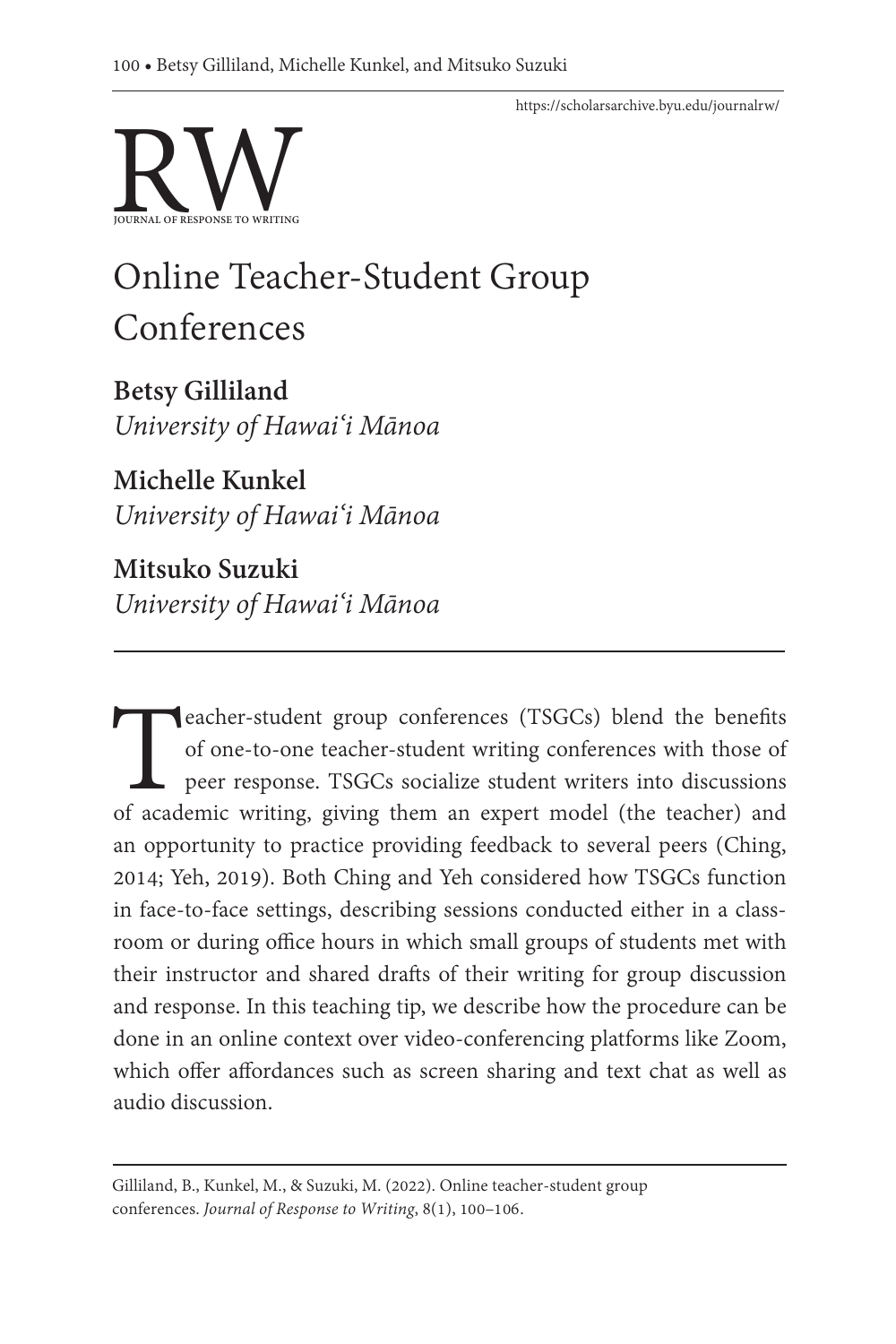#### **Context**

This activity was designed for adolescent or adult students (first- or second-language learners) in academic writing courses.

#### **Learning Outcomes or Goals**

- Students will learn how to provide oral and written commentary on draft texts.
- Students will observe how other students approach the writing assignment in their texts.

#### **Format**

This activity was developed for use in online synchronous or hybrid classes, but it could also be used in face-to-face classes in which students have access to internet and individual computers outside of class.

#### **Teacher Preparation**

Form groups at the beginning of the term, set due dates for students to submit drafts, and read student drafts before conferences.

#### **Estimated Time**

Allot 10–15 minutes per writer, with total conference length depending on group size. When possible, use class meeting time for easier scheduling.

#### **Procedure**

- 1. Prior to the first conference, do the following during class time:
	- a. Introduce students to the concept of the group conference and its benefits. These benefits include receiving feedback from both the instructor and multiple classmates, asking questions about feedback, trying out ideas for revising, and learning how to give better feedback through the process.
	- b. Place students in groups of three to four based on schedule, compatibility, or potential contributions to the process. Make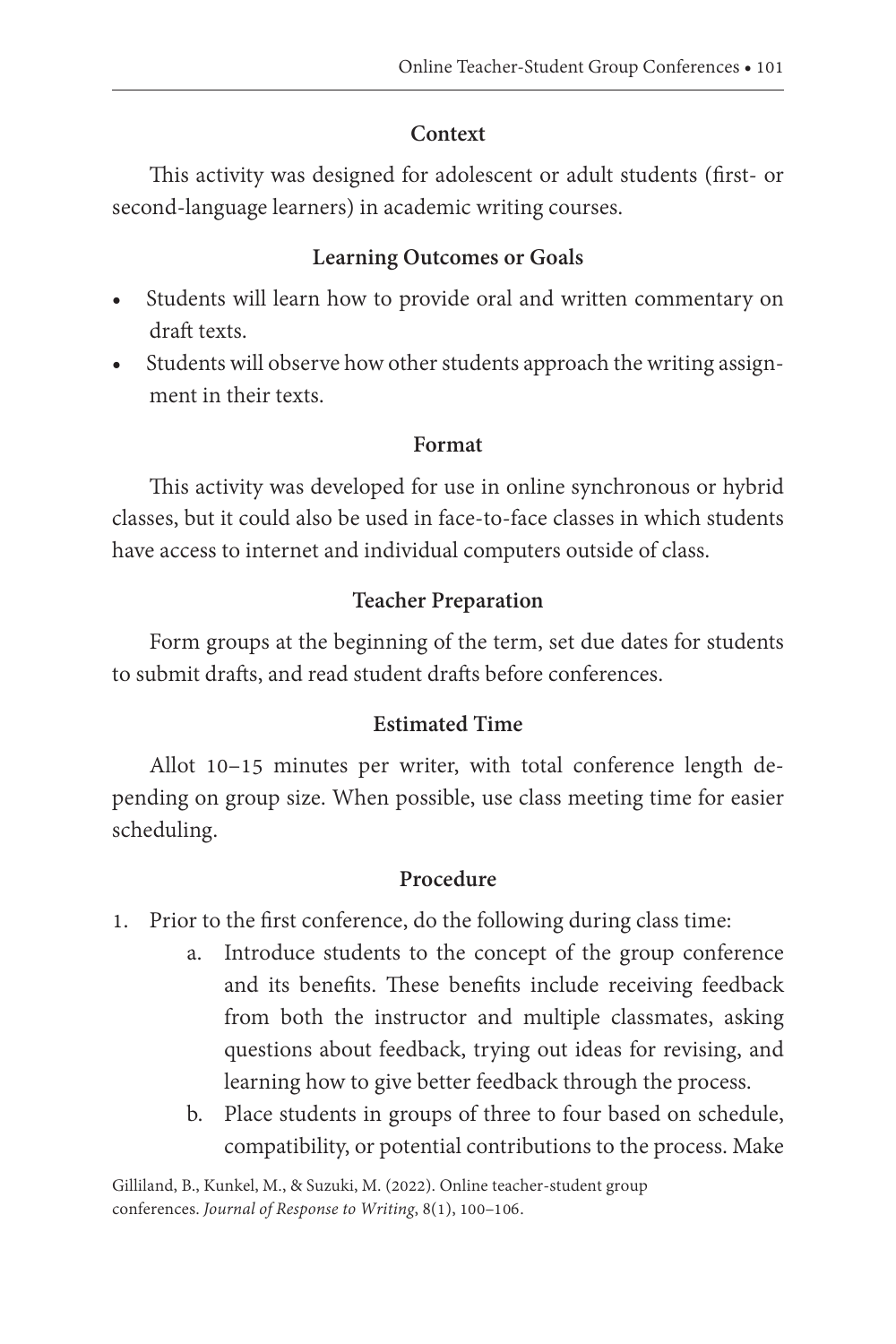sure students know when to sign on and have the meeting link (and password, if needed). See Victoria Lee's (n.d.) [ex](https://docs.google.com/document/d/e/2PACX-1vS6z5HefTs5m9AXZbOH5USuV43lrcgk_YTkyeLsBTWk2JU61gVrTFeRN5DJO9Kr7UdVOafO3UrfHs_t/pub)[ample instructions](https://docs.google.com/document/d/e/2PACX-1vS6z5HefTs5m9AXZbOH5USuV43lrcgk_YTkyeLsBTWk2JU61gVrTFeRN5DJO9Kr7UdVOafO3UrfHs_t/pub).

- c. Establish a procedure for preparing for the conferences that includes the following:
	- i. Due dates by which writers need to share their drafts with the teacher and their group members.
	- ii. Method for sharing drafts with each other (e.g., Google Docs, Word files, or Word online).
	- iii. Processes for providing each other with comments (e.g., directly on the writer's draft, at the end of the draft, or on a feedback form).
	- iv. Expectations for what students should focus their comments on. You may want to provide students with a list of questions or guidelines to set the scope. See [ex](https://docs.google.com/document/d/e/2PACX-1vRDfaaUWyHhEyuG-WB19AboVkylUZKa3jzIfH57Cc5Jyo9L4Skq7MrZFilr8hYFPO-gs7kAKP9tkFXb/pub)[ample guide questions from Michelle Kunkel \(n.d.-a\).](https://docs.google.com/document/d/e/2PACX-1vRDfaaUWyHhEyuG-WB19AboVkylUZKa3jzIfH57Cc5Jyo9L4Skq7MrZFilr8hYFPO-gs7kAKP9tkFXb/pub)
- d. If you create a video to model the conference procedure, assign students to watch it in preparation. See a [model video](https://www.youtube.com/watch?v=eddbclr_yhc) [created by the authors \(Gilliland, 2020\) for a university-level](https://www.youtube.com/watch?v=eddbclr_yhc) [English for Academic Purposes class.](https://www.youtube.com/watch?v=eddbclr_yhc)
- e. Let students know when in the conference you will give your comments as the teacher (e.g., at the beginning before the students comment, after all students have commented, or in response to student comments).
- 2. Follow the conference procedure:
	- a. When all members of a group have signed on to the conference, check if students want to have the conference video recorded (for postconference review) and enable the live transcription.
	- b. Begin with one writer's text. You can either ask for a volunteer or nominate a writer.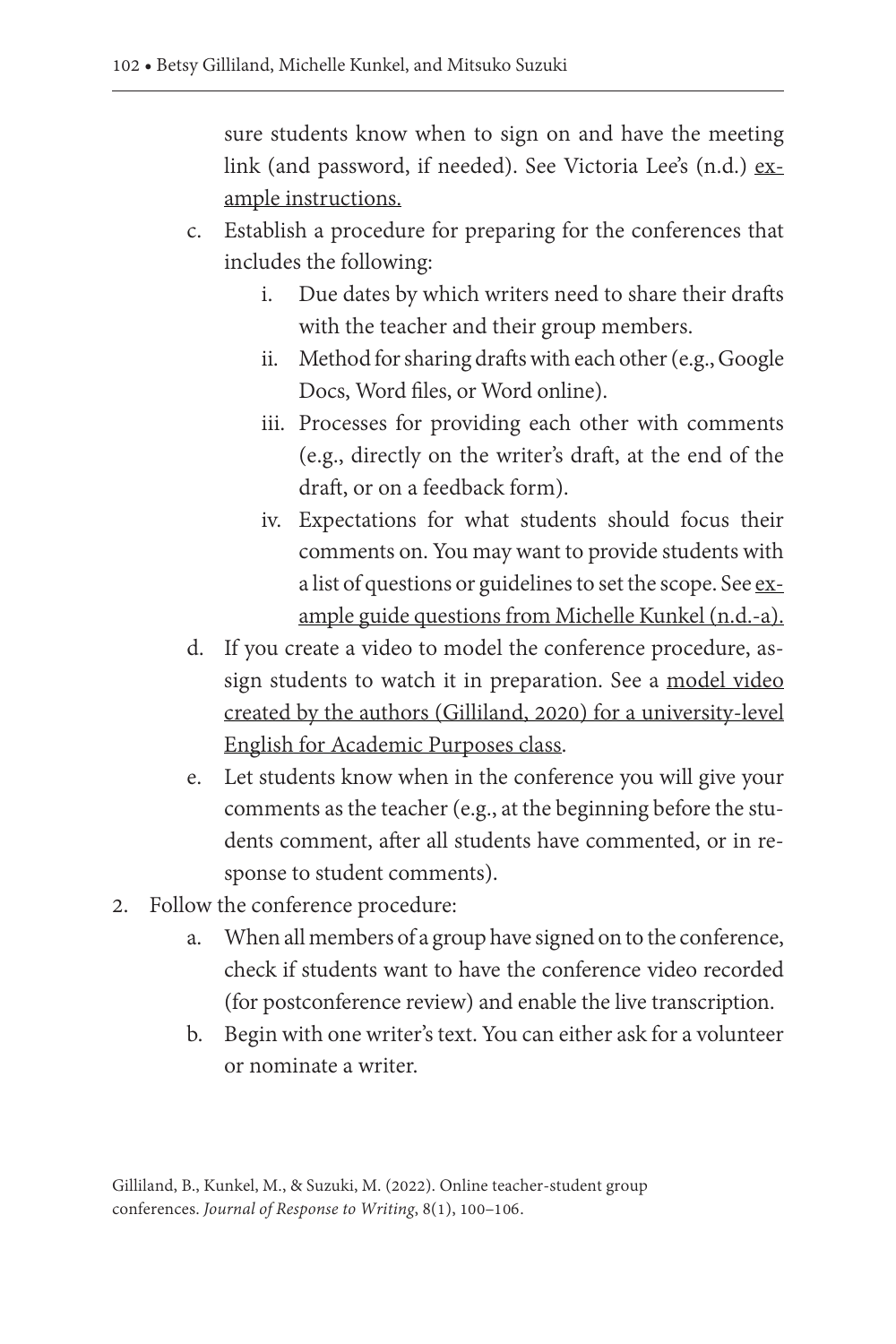- i. Ask the writer to state their goals, questions, and concerns about their paper before inviting others to share their comments.
- ii. Display the writer's text on the shared screen. This can be done either by the teacher or by each writer in turn.
- c. Remain consistent throughout the conference to ensure all writers get equal access to feedback:
	- i. Comments may be given orally or in the text chat. You may choose to call on students in turn, allow them to speak up spontaneously, or ask them to use the hand-raising function.
	- ii. Decide whether the writer should remain silent while all comments are delivered or respond to each comment.
	- iii. As reviewers are talking, the writer may wish to write down suggestions or ideas for revision.
- d. Monitor the time and wrap up the discussion of each paper as appropriate. One option for wrapping up is to ask the writer to explain their next steps/plans for revision.
- 3. If the conference was recorded, if a live transcript was created, or if chat transcripts were saved, upload the files where students can access them. Decide whether these files should only be accessible to students in the conference group or to everyone in the class.
- 4. Have students do some kind of follow-up activity, such as one of the following:
	- a. Fill out a form on which they summarize the main feedback they received from their peers and teacher, and plan for whether and how they would follow those suggestions. See an [example feedback form created by Michelle Kunkel \(n.d.-b\).](https://docs.google.com/document/d/e/2PACX-1vTXu6aAle21m8qZ2ISwuXmWi9hCJGRoFUbXioh4mQX7X3oukkx3RfluXCpFz0VkNq_FK-AUgP_cQ-3L/pub)
	- b. Keep a feedback log after each conference and write a final reflection paper summarizing what they learned from the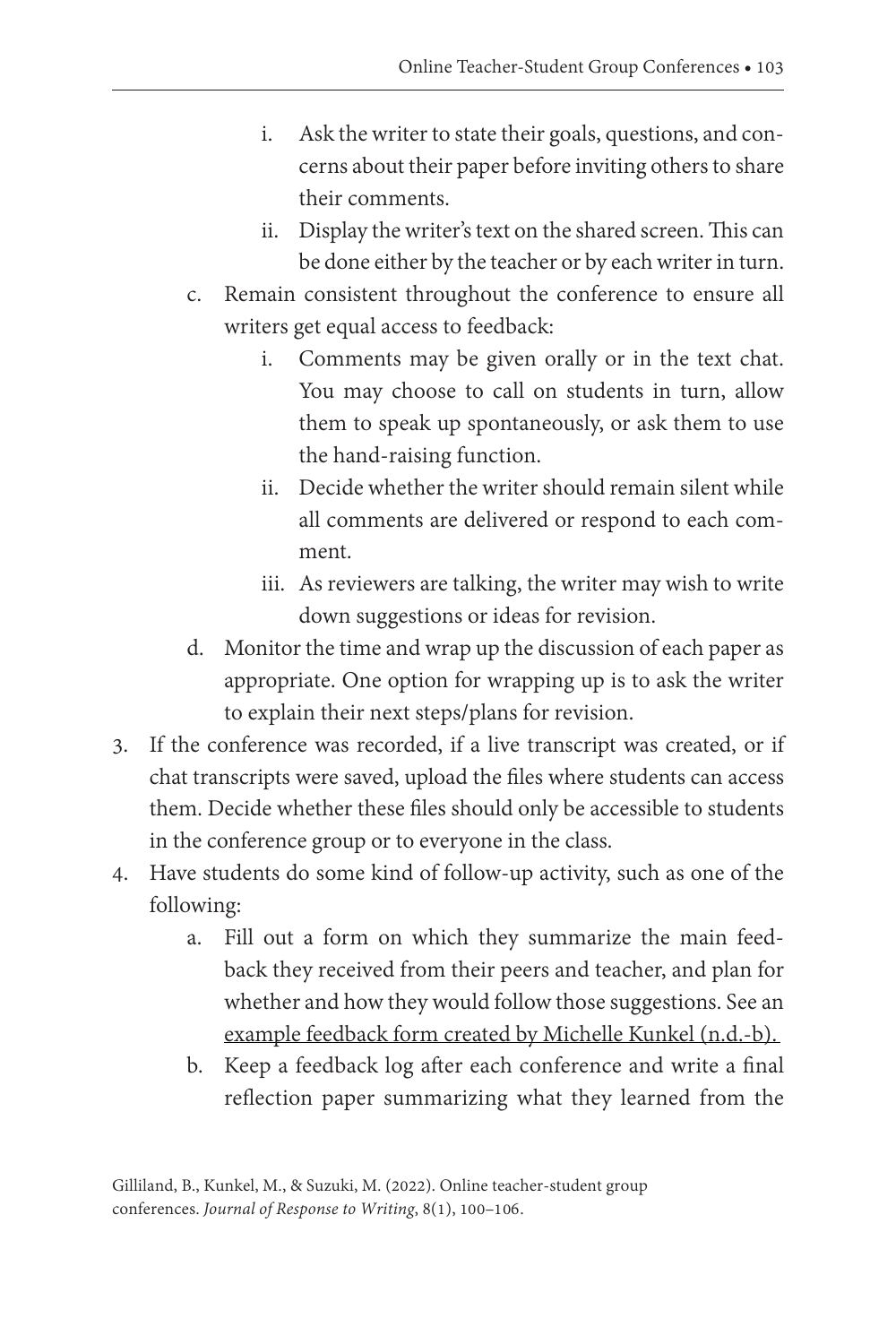feedback they received throughout the semester. See an [ex](https://docs.google.com/document/d/e/2PACX-1vTYhoAJtNLH5jR1Ure6xMBWCsQqpuPiThXLmtWnlWSrxXl9FVIKVBvnfpWal08NaJhdXFWM8o12Tb4h/pub)[ample feedback log created by Mitsuko Suzuki \(n.d.\).](https://docs.google.com/document/d/e/2PACX-1vTYhoAJtNLH5jR1Ure6xMBWCsQqpuPiThXLmtWnlWSrxXl9FVIKVBvnfpWal08NaJhdXFWM8o12Tb4h/pub)

#### **Caveats and Alternatives**

- Scaffold students' participation in conference talk through the following activities:
	- ॰ Consider recording a video modeling the feedback process, using the same platform that you will use for the actual conferences so that students can see how it will work.
	- ॰ Students could work in small groups in breakout rooms to practice the commenting process in Google Docs (e.g., typing comments at the end of the writer's text in response to guiding questions vs. using the comments button; replying to comments).
	- ॰ Some students may not know what they can say about a peer's text. They might appreciate a "cheat sheet" of sentence starters or recommendations about things to comment on.
	- ॰ Let students know that praise is also helpful. Some students may think that they do not have anything to criticize, but they can say good things about peers' papers.
	- ॰ Encourage students to address each other directly during the conference instead of talking to the teacher (e.g., "I thought you should . . ." vs. "I think she should . . .") as a way of increasing interaction/collaboration.
- Establish a comfortable conference environment:
	- Students (especially second-language writers) may be uncomfortable with the expectation that they give constructive feedback to classmates, particularly within earshot of the teacher and their peers (Ruecker, 2014). They may also be uncomfortable contradicting the teacher's feedback or providing an alternative perspective.
	- ॰ Staying with the same group members throughout the term can help students feel more relaxed with time.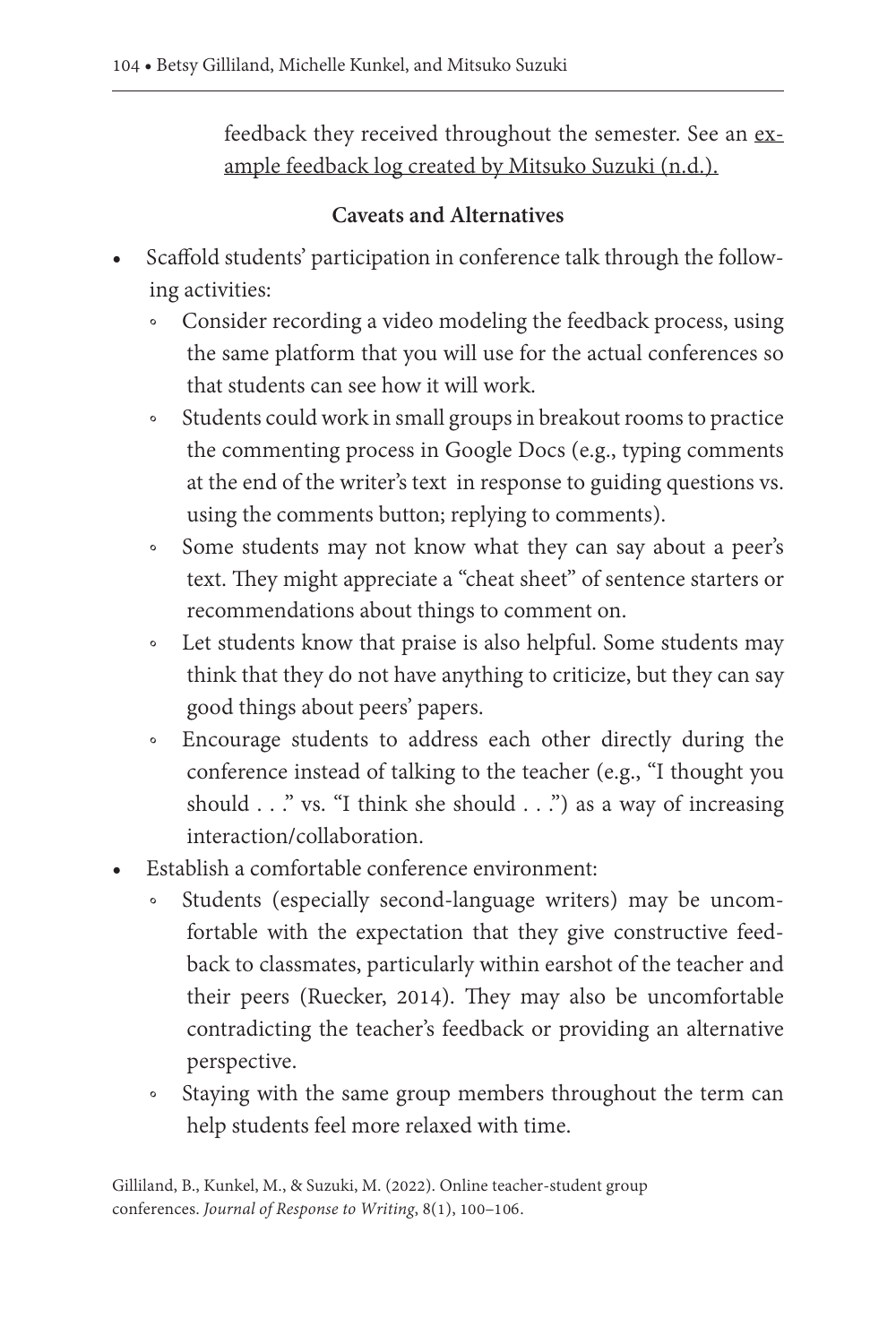- Follow up with students after the conferences:
	- Hold a reflection meeting to discuss the conferences. In the meeting, ask students to identify what kinds of comments were helpful, which may encourage them to give more constructive feedback in the next round. Encourage students to talk about the kinds of feedback that they found most/least useful and why.
	- ॰ If there are particular things you want to know (e.g., how much time students spent writing their drafts and giving feedback, how confident they felt while leaving comments and why, or how useful they thought a particular conference was), collect feedback from students after each conference. Change the questions depending on what you want to know in subsequent conferences.
	- ॰ Use some type of rubric/grading criteria to hold students accountable for submitting drafts and leaving comments on time. See an [example participation rubric from Michelle Kunkel \(n.d.-c\).](https://docs.google.com/document/d/e/2PACX-1vRcUcnx14-mi832f8keDJiyBo0oB2jziifQupChsc9J7bipQjO7xUb6GUBbKZhpK5KNkW7bDf6Yymoy/pub)